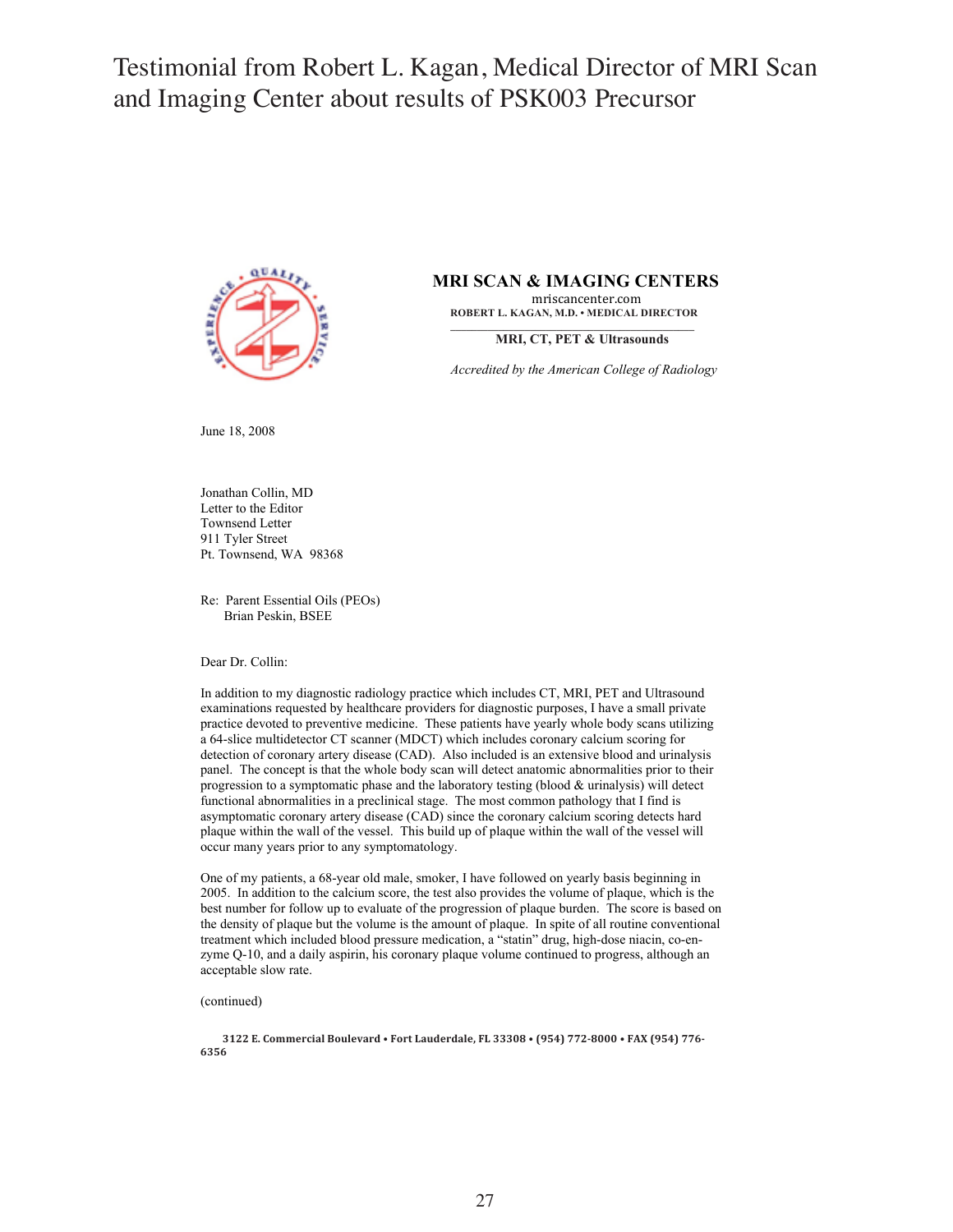## *PEO Solution*

## *Testimonial from Robert L. Kagan, page 2*

Re: Parent Essential Oils (PEOs) Page 2 of 2 Brian Peskin, BSEE

| Date:          | Coronary Artery<br>Total Plaque Burden (volume): |
|----------------|--------------------------------------------------|
| $04 - 22 - 05$ | 26                                               |
| $07-11-06$     | 36                                               |
| $03-05-07$     | 39                                               |
| $04 - 21 - 08$ | 30                                               |

As you can see, for the first time from 2007 to 2008, the volume of plaque decreased from 39 to 30, which is a decrease of 22% when annualized on a yearly basis. *I have never seen a decrease of coronary artery plaque volume by more than 5% in one year***.** My goal is usually just to stop the increase in plaque. Naturally, I was quite curious and called the patient to inquire about what else he was doing in addition to the traditional reduction in cardiac risk factors that I was aware of. He told me the only thing different about his regimen was the "oxygen pills" that he was taking for the past 8 months. Through my investigation, I finally traced the "oxygen pills" to the parent essential oils (PEO) advocated by Professor Brian Peskin. I was able to contact Professor Peskin who sent me a copy of his article recently published in your newsletter called "Vytorin Failure Explained – A New View of LDL". Needless to say, personally, I have stopped taking my "statin" drug (Lipitor) and I have now implemented Professor Peskin's "Parent Essential Oils" (PEOs) recommendation to my therapeutic regimen.

*Thank you for publishing this important article. It should be required reading for any physician treating coronary artery disease (CAD) today.* 

Very truly yours,

Robert L. Kagan, MD, FCAP, Medical Director, MRI Scan and Imaging Centers RLK/fm